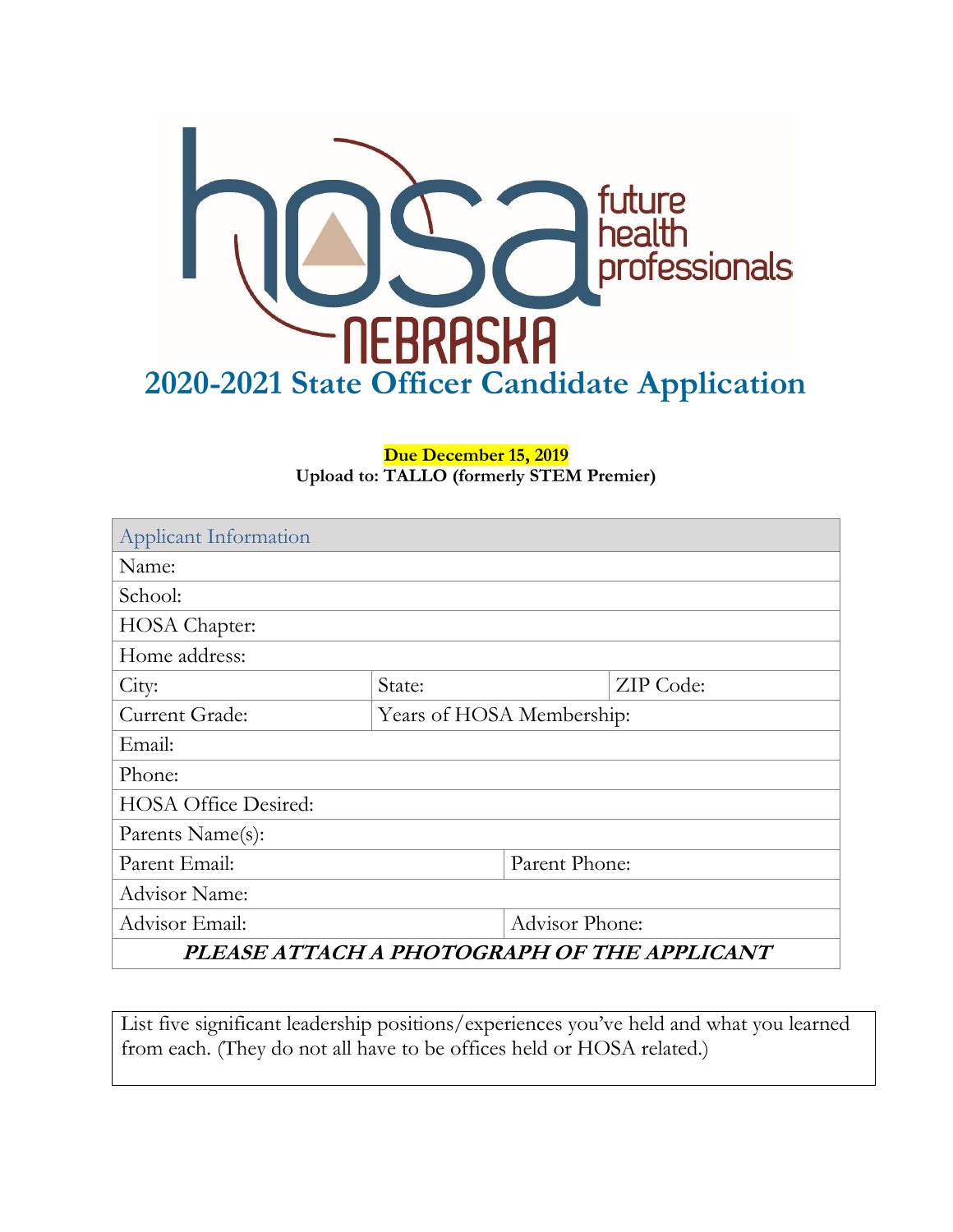| $\overline{1}$ . |  |
|------------------|--|
|                  |  |
|                  |  |
|                  |  |
|                  |  |
|                  |  |
|                  |  |
|                  |  |
|                  |  |
|                  |  |
|                  |  |
| $\overline{2}$ . |  |
|                  |  |
|                  |  |
|                  |  |
|                  |  |
|                  |  |
|                  |  |
|                  |  |
|                  |  |
|                  |  |
|                  |  |
| $\overline{3}$ . |  |
|                  |  |
|                  |  |
|                  |  |
|                  |  |
|                  |  |
|                  |  |
|                  |  |
|                  |  |
|                  |  |
|                  |  |
| 4.               |  |
|                  |  |
|                  |  |
|                  |  |
|                  |  |
|                  |  |
|                  |  |
|                  |  |
|                  |  |
|                  |  |
| 5.               |  |
|                  |  |
|                  |  |
|                  |  |
|                  |  |
|                  |  |
|                  |  |
|                  |  |
|                  |  |
|                  |  |
|                  |  |

Describe five rewarding HOSA experiences. Why was each one meaningful for you?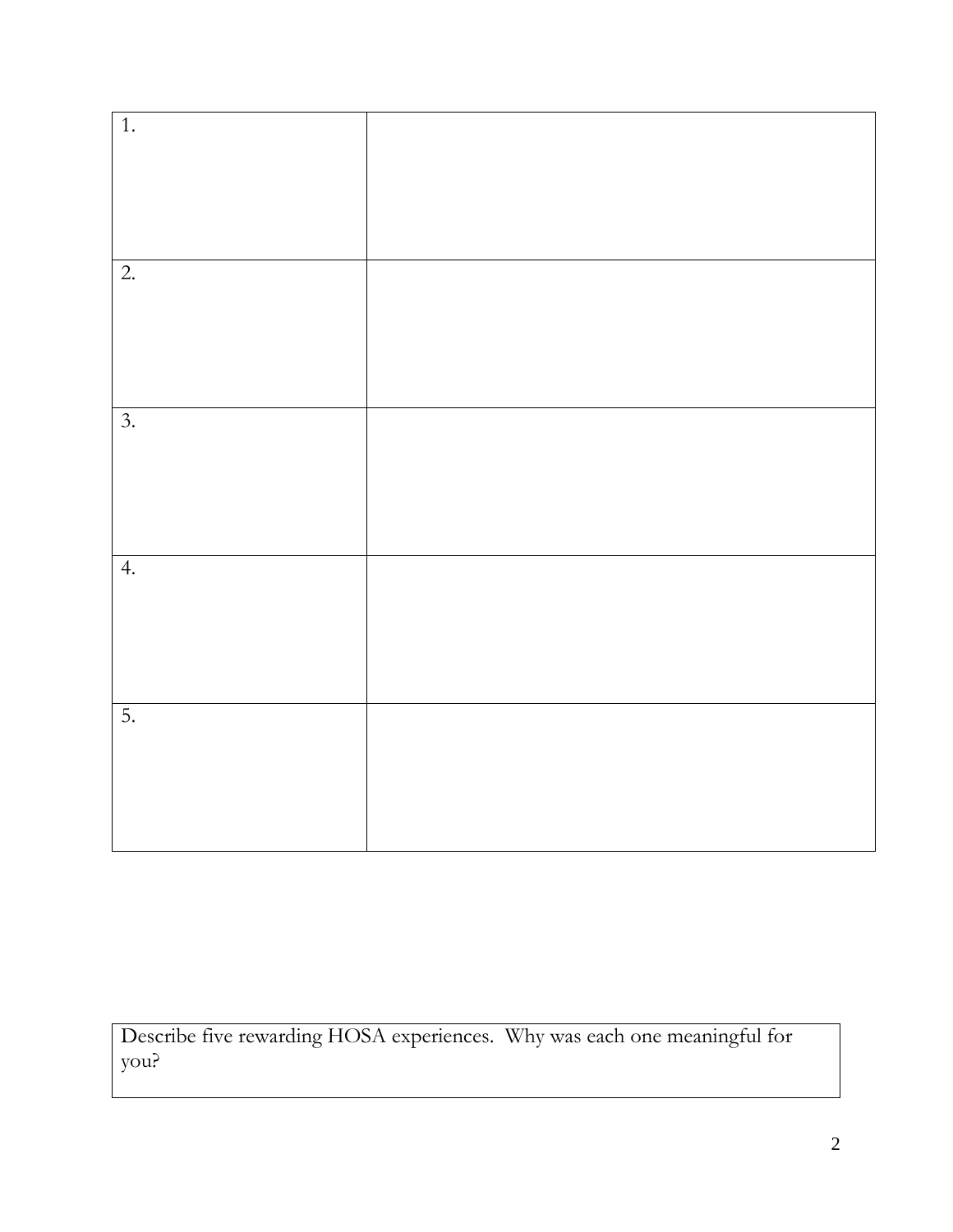| $\overline{1}$ . |  |
|------------------|--|
|                  |  |
|                  |  |
|                  |  |
|                  |  |
|                  |  |
|                  |  |
|                  |  |
|                  |  |
|                  |  |
|                  |  |
|                  |  |
|                  |  |
|                  |  |
|                  |  |
| $\overline{2}$ . |  |
|                  |  |
|                  |  |
|                  |  |
|                  |  |
|                  |  |
|                  |  |
|                  |  |
|                  |  |
|                  |  |
|                  |  |
|                  |  |
|                  |  |
|                  |  |
| $\overline{3}$ . |  |
|                  |  |
|                  |  |
|                  |  |
|                  |  |
|                  |  |
|                  |  |
|                  |  |
|                  |  |
|                  |  |
|                  |  |
|                  |  |
|                  |  |
|                  |  |
|                  |  |
| 4.               |  |
|                  |  |
|                  |  |
|                  |  |
|                  |  |
|                  |  |
|                  |  |
|                  |  |
|                  |  |
|                  |  |
|                  |  |
|                  |  |
|                  |  |
|                  |  |
| 5.               |  |
|                  |  |
|                  |  |
|                  |  |
|                  |  |
|                  |  |
|                  |  |
|                  |  |
|                  |  |
|                  |  |
|                  |  |
|                  |  |
|                  |  |
|                  |  |

Please list your involvements/commitments in school and community organizations in order of time dedicated to each.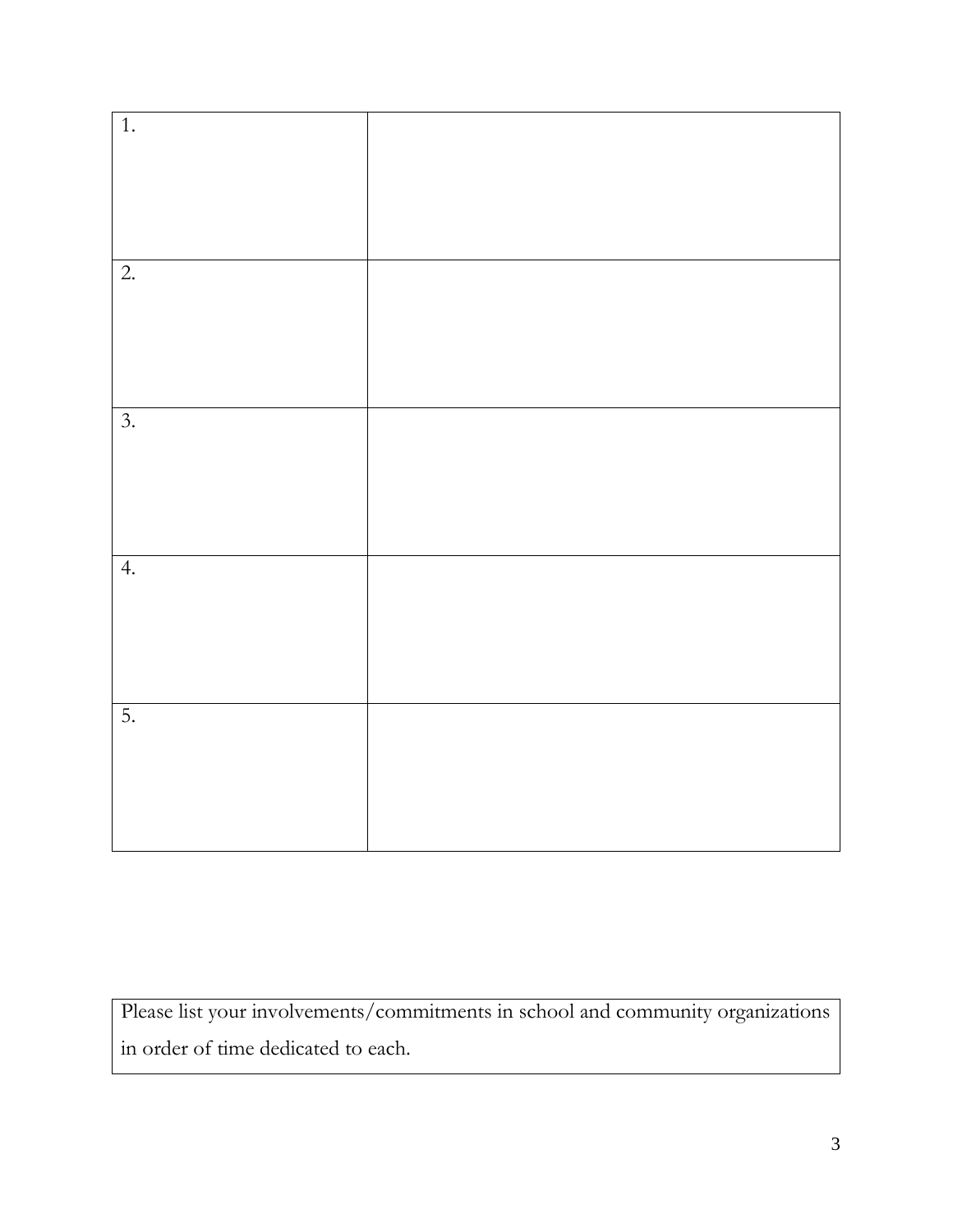What special qualities/talents would you bring to a State HOSA Office?

If you were elected, what message would you share with Nebraska HOSA members?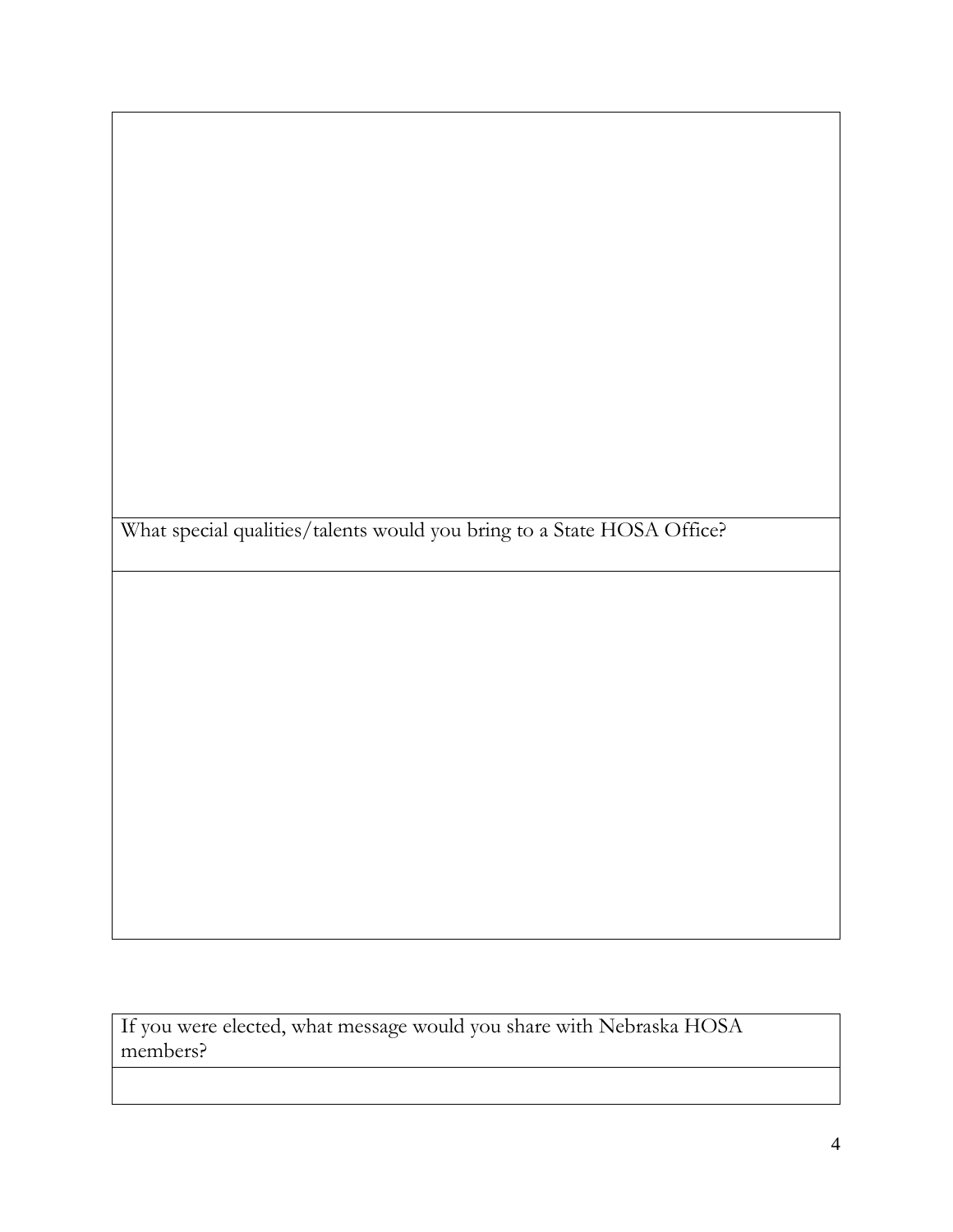Paint a picture in words of the roles/actions you have used to help a team be successful. Give specific examples.

How will you make your role as a Nebraska HOSA State Officer a priority in your life?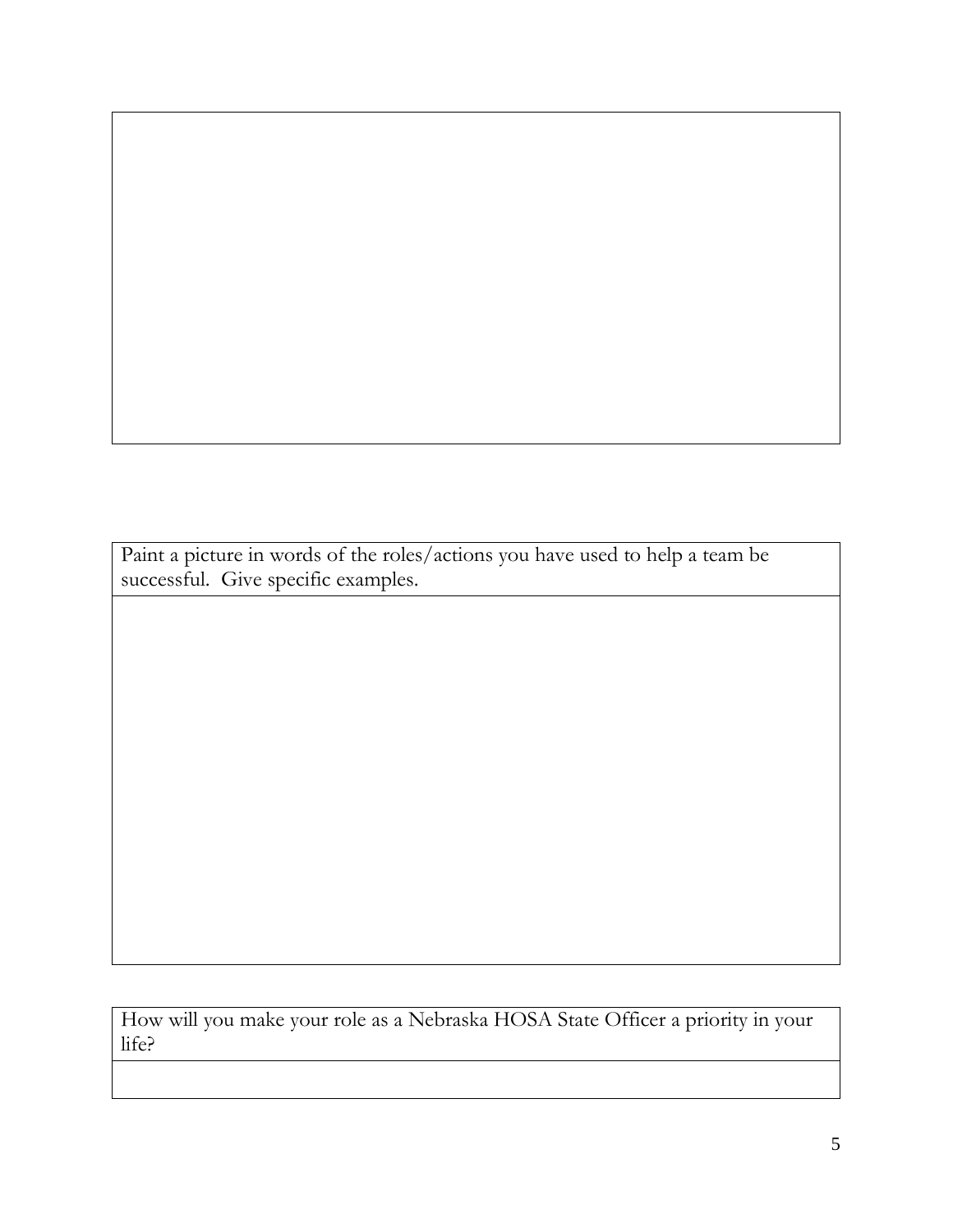### **Please attach a resume along with this application in Tallo.**

#### REQUIRED RESUME FORMAT

• Your full name, school, state and current grade level. [Do not use home address or phone numbers.]

- HOSA Achievements: i.e. Offices Held [Local, State and International]
- Number of Years You Have Been in HOSA
- Other Achievements: i.e. Honors, Awards, and Offices Held in Other Organizations
- Summary Statement explaining: "Why You Want to Be A HOSA Officer"

Your one-page resume must include the above information but is not limited to only those topics. The resume will be uploaded to your Tallo-powered by STEM Premier application. The resume must be in a professional business format (not in a campaign flyer format). All resumes must follow the above guidelines to be considered as an applicant for candidacy.

### **Please provide a letter of recommendation that should be emailed to hosanebraska@gmail.**

Letters can be provided by advisors, teachers, coaches, and employers.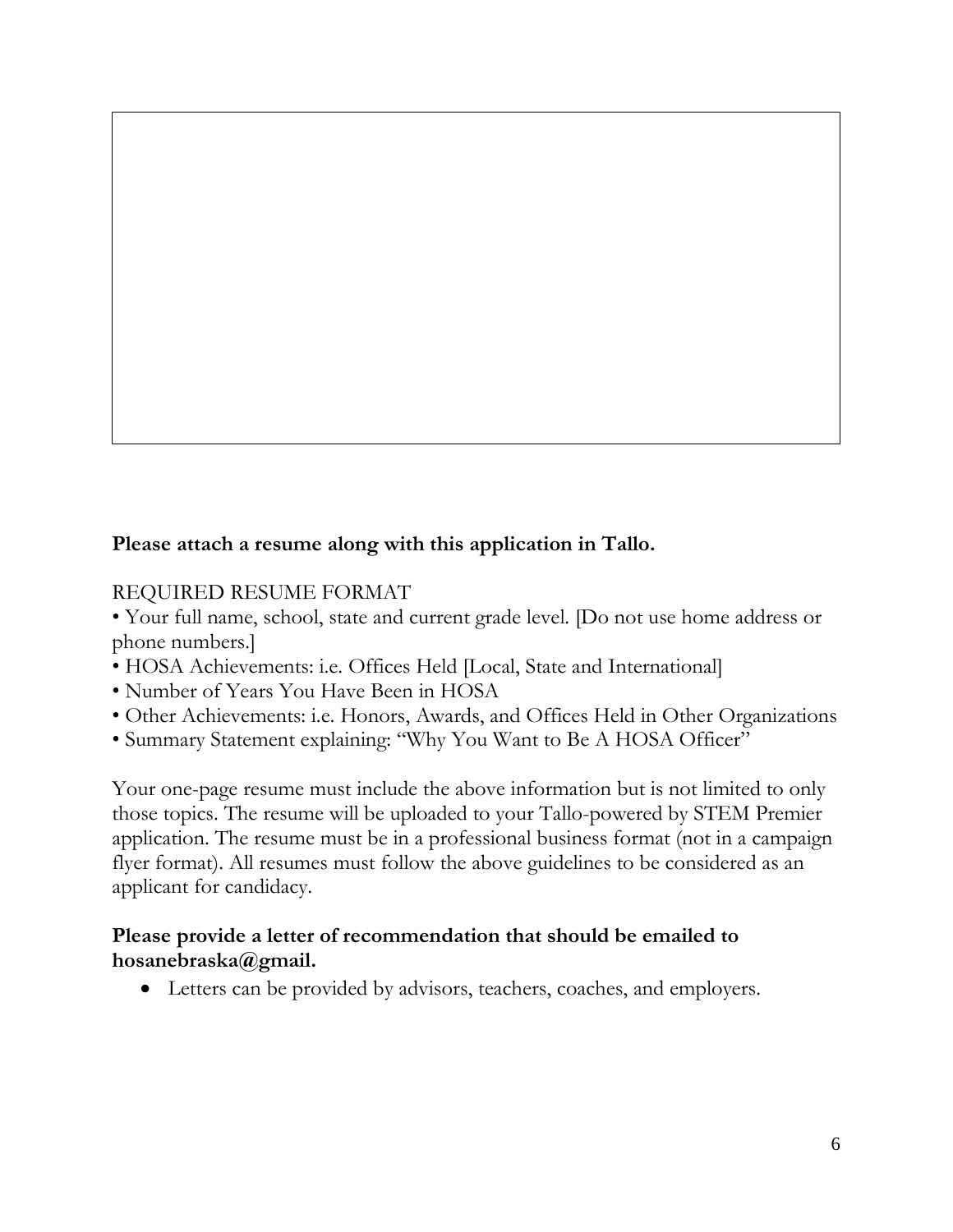**I understand that as a Nebraska State HOSA officer I am required to devote a significant amount of time during the year to serve the Nebraska HOSA Association. I will devote the time needed to carry out the duties of a state officer.**

| Applicant                 | Date                                                         |
|---------------------------|--------------------------------------------------------------|
| <b>Parent or Guardian</b> | Date                                                         |
| We, the members of the    | <b>Chapter recommend</b><br>as a candidate for State Office. |
| <b>Local HOSA Officer</b> | Date                                                         |
| Advisor                   | Date                                                         |
| School Administrator      | Date                                                         |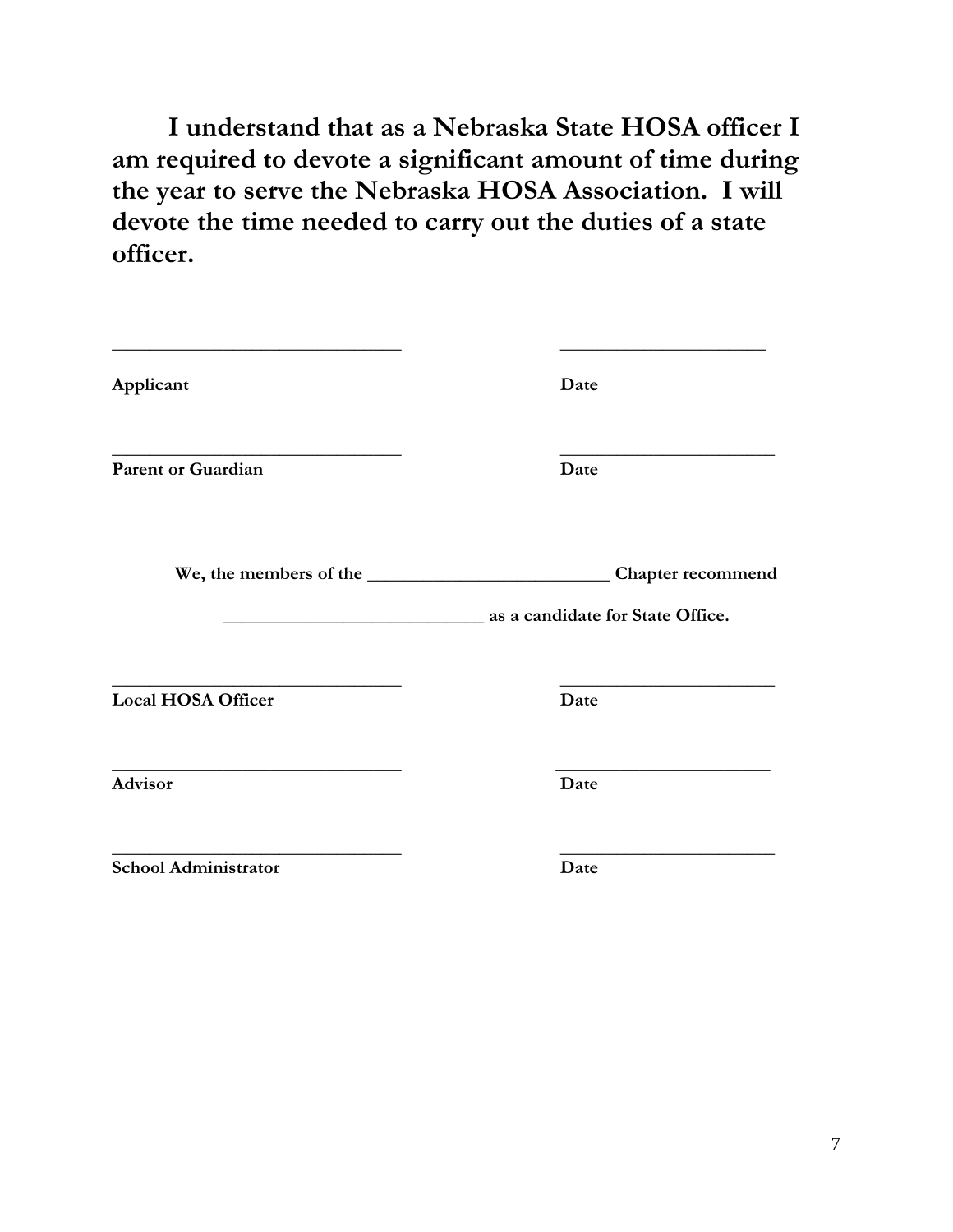# **Nebraska HOSA Officer Candidate Agreement Form**

I, have read and understand the qualifications of the Nebraska HOSA State Officer and realize the duties. If elected, I agree to be present and to participate in all required Nebraska HOSA activities during my term of office. And, if elected, I agree to fulfill my duties to the best of my ability. I understand that if I am unable to fulfill my duties as an Officer, I will be asked to step down from my position.

As a Nebraska HOSA State Officer is will be your responsibility to attend the following activities **(dates are tentative and subject to change**):

- Weekly Meetings via phone or online March 2020-March 2021
- **HOSA State Officer LAUNCH Training – May 28-May 31, 2020**
- International Leadership Conference in Houston, TX– June 2020 (as funding is available)
- Business and Industry Visits June 2020 through March 2021
- Fall Conference Planning August 2020
- Chapter Leadership Academy September 2020
- Washington Leadership Academy in Washington DC September 2020 (as funding is available)
- HOSA Health Science Experiences Conferences October, November, and December 2020
- State Leadership Conference Planning January, February, March 2021
- State Leadership Conference March 2021
- Chapter events as requested

I certify that I am a member in good standing of the \_\_\_\_\_\_\_\_\_\_\_\_\_\_\_\_\_\_\_\_\_\_\_Chapter.

*Candidate's Signature Date*

\_\_\_\_\_\_\_\_\_\_\_\_\_\_\_\_\_\_\_\_\_\_\_\_\_\_\_\_\_\_\_\_\_\_\_\_\_\_\_\_\_ \_\_\_\_\_\_\_\_\_\_\_\_\_\_\_\_\_\_\_\_\_\_\_\_\_\_

As this Nebraska HOSA State Officer Candidate's Local Advisor, it is without reservation that I recommend (him / her) as a Nebraska HOSA State Officer.

\_\_\_\_\_\_\_\_\_\_\_\_\_\_\_\_\_\_\_\_\_\_\_\_\_\_\_\_\_\_\_\_\_ *Local Advisor's Signature*